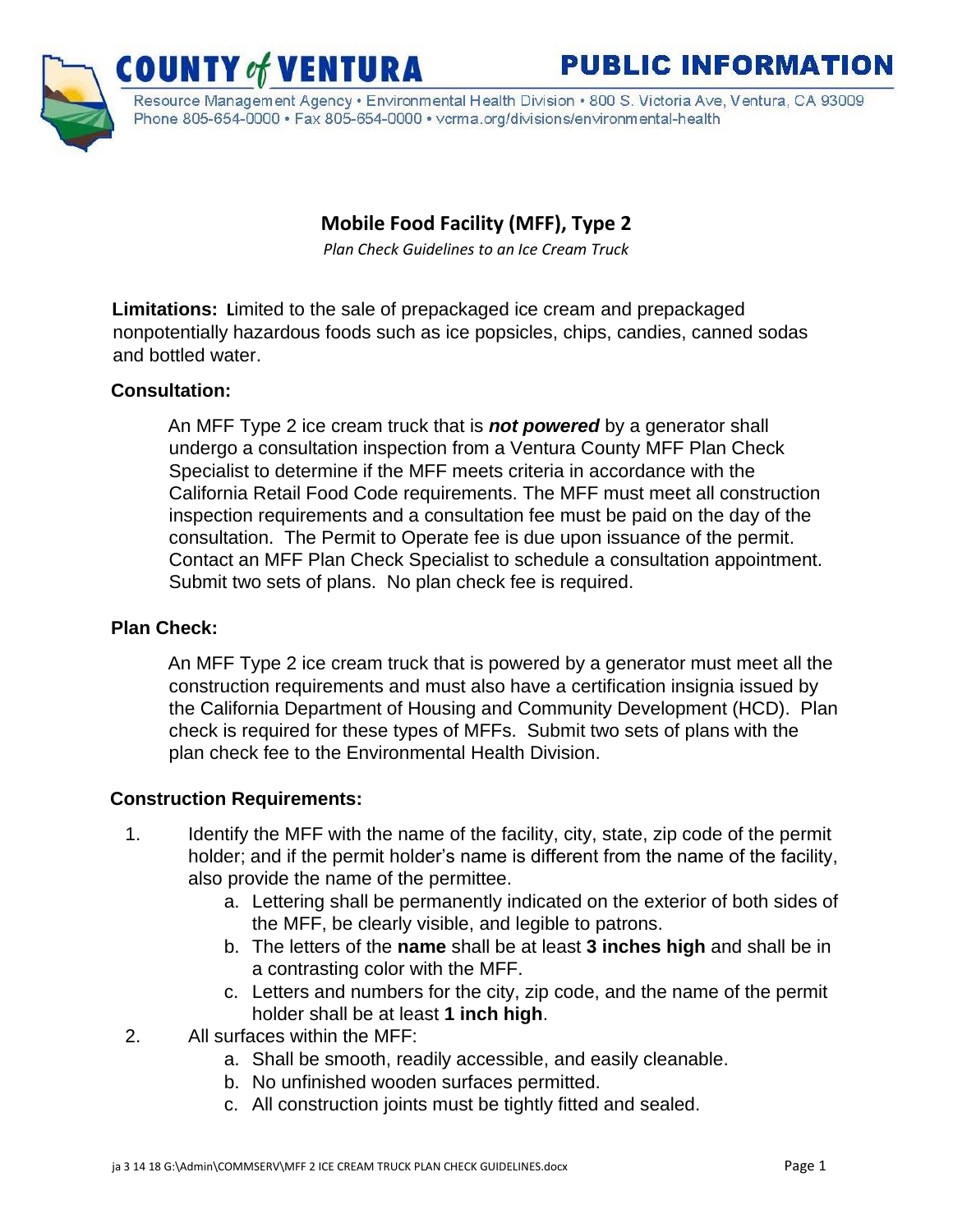- 3. All food-related equipment shall be certified for sanitation by an American National Standards Institute (ANSI) accredited certification program (i.e., NSF, UL, ETL). All refrigeration units shall be self-evaporative.
- 4. All food and food contact surfaces must be protected from contamination during transport, storage and operation; and maintained in a clean and sanitary manner. Single-use utensils shall be individually wrapped or dispensed in a sanitary manner. Equipment shall be constructed of durable nontoxic materials and maintained in good repair.
- 5. The MFF shall operate out of a commissary and return at the end of the operating day for cleaning, sanitizing, servicing and storage. Non-potentially hazardous food shall be stored at an approved commissary, or within an approved fully enclosed vermin proof MFF. A letter of verification from the commissary must be provided to the Division prior to issuance of a health permit and permit renewal.
- 6. An MFF that is occupied during normal business operations shall have a clear, unobstructed height over the aisle-way portion of the unit of at least 74 inches from floor to ceiling, and a minimum of 30 inches of unobstructed horizontal aisle space.
- 7. Floors, walls, and ceilings shall be impervious, smooth, and easily cleanable.
- 8. Food storage compartments shall be large enough to accommodate expected food volumes.
- 9. Food service openings are not required to have screens.
- 10. Electrical power supply may be provided to power accessories or appliances.
- 11. If the MFF is powered by a generator, the MFF must have a certification insignia issued by the California Department of Housing and Community Development (HCD). For more information, contact HCD at (951) 782-4420.
- 12. A first-aid kit shall be provided and located in a convenient area in an enclosed case.

## **Operation:**

- If the MFF is at a location for more than one hour, ensure that it is located within 200 feet of an approved restroom. A Toilet Facilities Authorization Form must be provided to the Environmental Health Division.
- Ice cream trucks must return to a commissary at the end of each operating day.
- Maintain a copy of the inspection report in the MFF.
- All food offered for sale shall be obtained from an approved source. No food prepared or stored in a private home may be sold. All food packages must be properly labeled in English.
- Packaged ice cream must be maintained in frozen state. Provide accurate thermometers for all refrigeration units.
- Preparation of food is prohibited.
- Handling of unpackaged food is prohibited.

## **Plan Submittal:**

- Two sets of plans shall be submitted for new or remodeled MFF.
- Plans must be complete, drawn to scale, easily readable, and showing all four sides, including the top view of the MFF.
- Provide a list of menu items to be sold.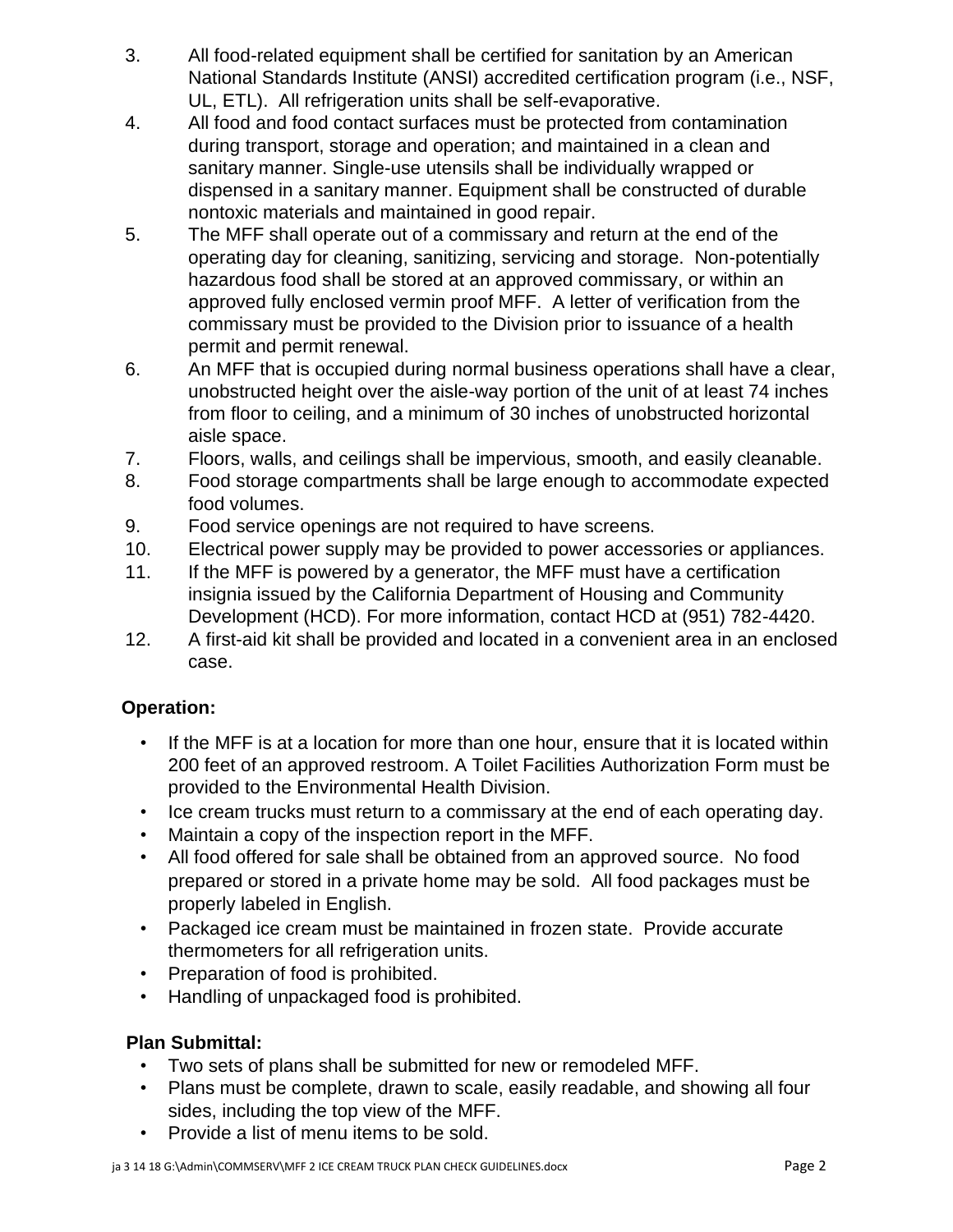*Other Operational Requirements:* 

- 1. Route Sheet
- 2. Toilet Facilities Authorization (if you are operating at a location for more than one hour)
- 3. Commissary Letter

#### **Plan Submittal Check List:**

The items highlighted in red are requirements that must be illustrated on the plans. The items highlighted in blue will be checked during the construction inspection.

| N | N/A | <b>Item</b>                                                                       |
|---|-----|-----------------------------------------------------------------------------------|
|   |     | Menu                                                                              |
|   |     | 2 sets of plans, drawn to scale                                                   |
|   |     | Drawing showing all 4 sides with top view                                         |
|   |     | Each piece of food service equipment and placement                                |
|   |     | Specifications of equipment indicating manufacturer make & model #                |
|   |     | Finish schedule of food contact surfaces, countertops, food                       |
|   |     | compartments (no unfinished wooden surface)                                       |
|   |     | Finish schedule of floor surfaces-                                                |
|   |     | All other component details:<br>shelves<br>storage areas                          |
|   |     | 74"<br>If occupiable: Unobstructed height: [                                      |
|   |     | Aisle space width: $\Box$ 30"                                                     |
|   |     | Power source                                                                      |
|   |     |                                                                                   |
|   |     | <b>First-aid kit</b>                                                              |
|   |     | Identification-name of facility, city, state, zip code of the permit holder       |
|   |     | Lettering of business name: 3 inches high in contrasting color with MFF Lettering |
|   |     | of city, zip, permit holder: 1 inch high                                          |
|   |     | HCD (For MFFs that are occupiable and powered by a generator)                     |
|   |     | <b>Commissary letter</b>                                                          |

**Sample Drawing:** *MFF Type 2 Ice Cream Truck with a generator*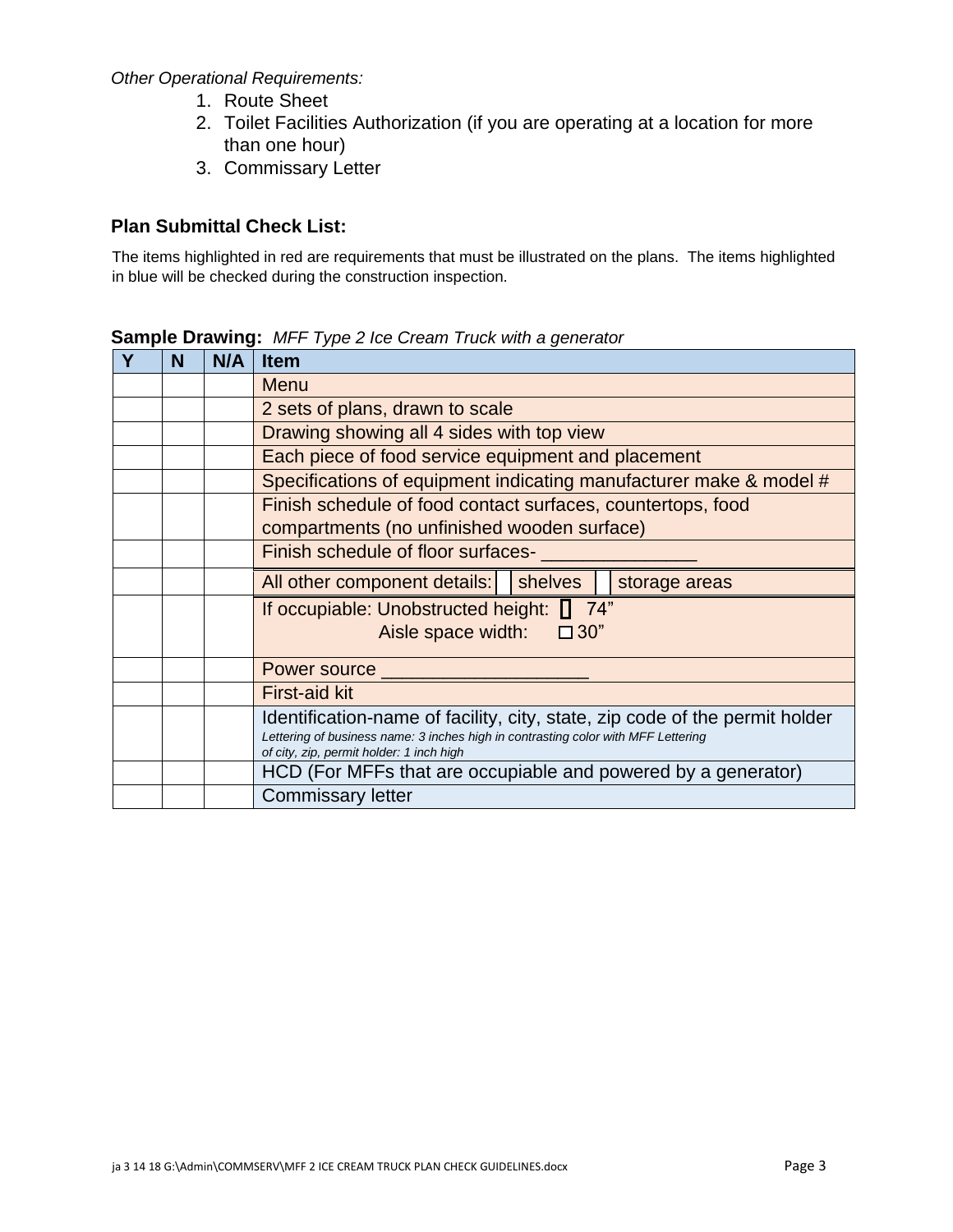